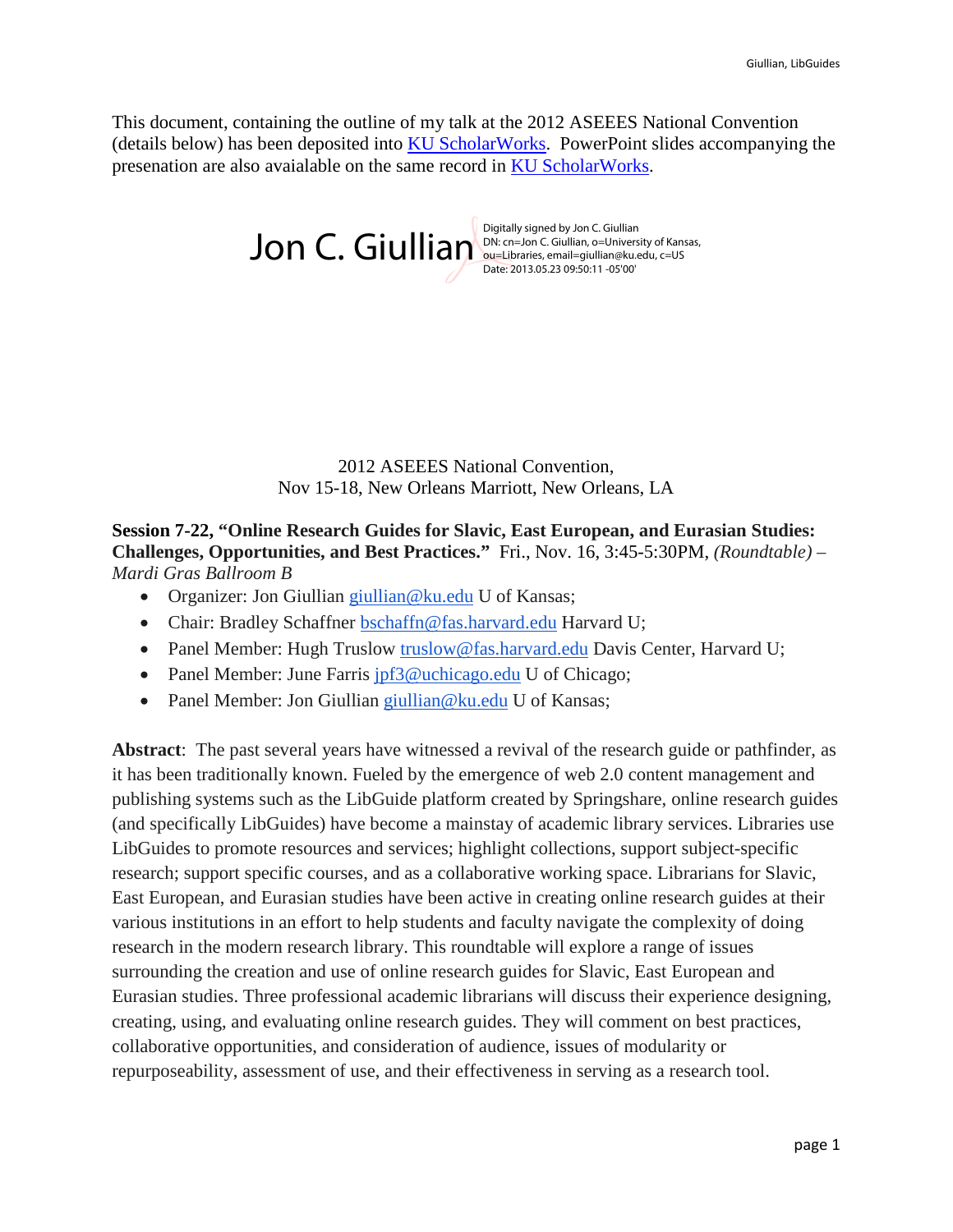# **Online Research Guides: Audience, Assessment, and Advice**

#### **SLIDE 1**

I am interested in three aspects of research guides, and specifically talking about LibGuides. And I think that these are probably some of the same issues that you have probably thought about and maybe already talked about; but I hope that we can have lively dialogue after I talk about the questions that have been bobbling around in my own mind.

#### **SLIDE 2**

**AUDIENCE:** We all work with different audiences or user groups. **Questions:** How do we customize our research guides (LibGuides) in order to optimize them for each audience?

**Target audience**  $\rightarrow$ **undergraduate**: enrolled in Russia/Slavic related courses

- *Expectations*: KU student are expected to do research for short research papers (i.e. 5-12) pages); scholarly articles, books, and authoritative websites.
- *Suggestions* on how and where to start their research b/c few student arrive at KU with a sound understanding of the research process. It is not taught formally; no course on how to really write a research papers that emphasizes the research process. Most students learn (or don't learn) by trial and error. A few learn by reading, by working with a faculty member or 2librarian, but most do not.
- *Guides used in research instruction sessions*

**Target audience**  $\rightarrow$  **graduate students** (i.e. KU graduate students in SLL, CREES, Geography, Political Science, and History)

- *Expectations*: survey the literature and begin learning to do complex research. Papers and project usually 10-25 pages.
- *Guides used in research instruction sessions*

Target audience  $\rightarrow$  Faculty?

• They are typically aware of the research tools and journals in their field (or should be). Faculty rarely come to me for research help, except for difficult to find items, complex bibliographic questions, for purchase requests, or help with teaching students research skills.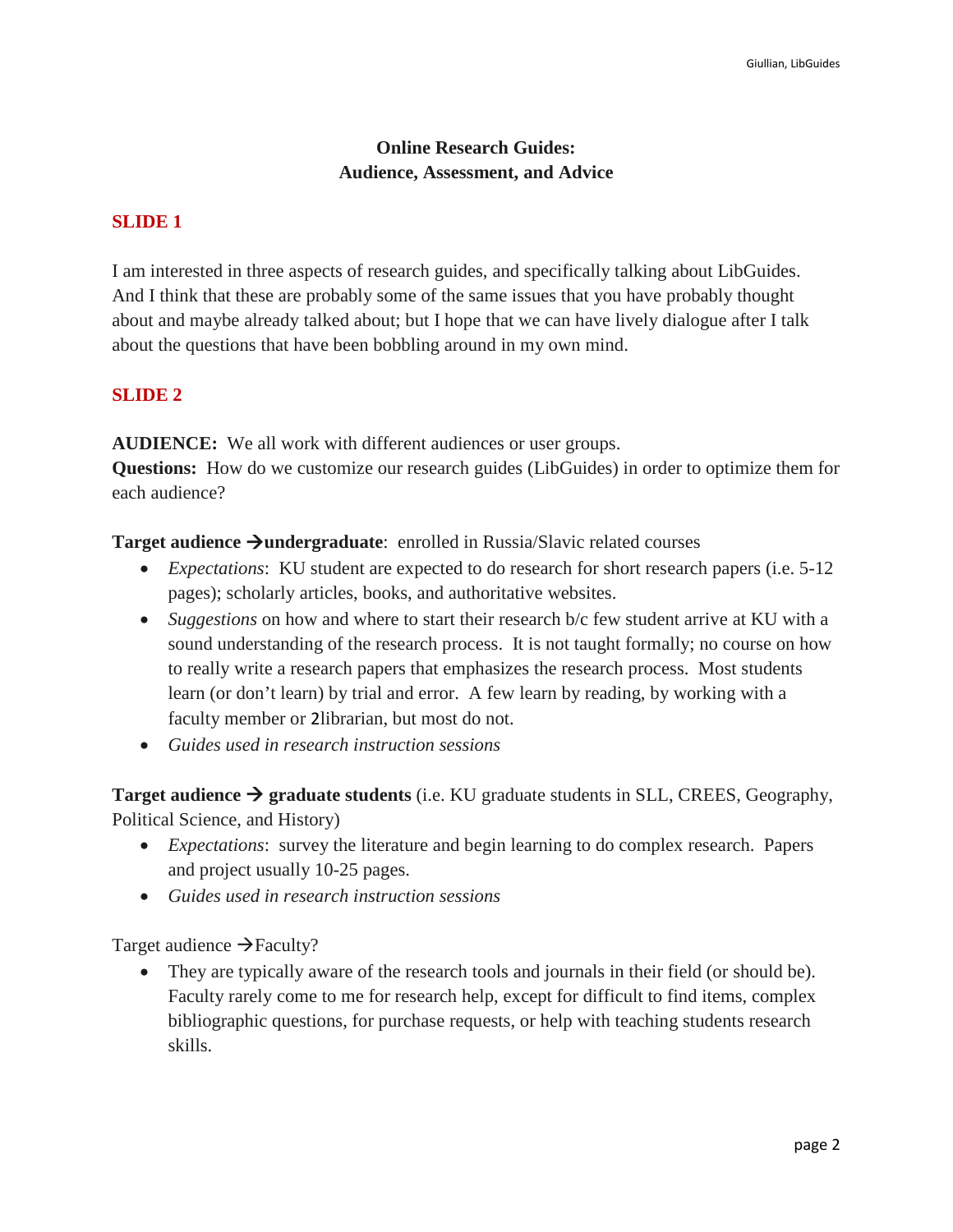## **SLIDES 3-6**

**ASSESSMENT**: We all wonder about the effectiveness of our research guides. **Questions:** Are they being used? How are they being used, by whom, and for what purposes? How do measure their use?

**Usage statistics**: LibGuide stats offer a variety of statistical reports

- All Guides: 2012 Fall Semester (daily)  $\rightarrow$  Slav 148 Introduction to Slavic Folklore = No. 7 overall, 884 hits
- Individual Guide: SLAV 148 Introduction to Slavic Folklore: 2012 Calendar Year (monthly)  $\rightarrow$  Two spikes represent library sessions and subsequent assignment due dates
- Individual Guide: SLAV 148 Intro to Slavic Folklore: Sep 27-Oct 26 (daily)
	- 1. spike Oct  $1 \rightarrow$  day of the library session;
	- 2. spike Oct  $9 \rightarrow$  day before the assignment was due
- Russian, East European, and Eurasian Studies: 2012 Fall Semester (daily)  $\rightarrow$  spikes represent my work on the guide, library session (Sep 26).
- But how do we measure the real impact? Do we know to what degree our LibGuides are leading students to the sources that they need? How do we measure this?  $\rightarrow$  Engaging students through survey data.
	- 1. I have collected basic survey data for 2011-2012. It's not perfect, and doesn't offer much in terms of real outcomes, but it's a start.
	- 2. Assessment data from REES 110/220, SLAV 140, and SLAV 148.

# **SLIDES 7-14**

## **Q1. How often did you use the SLAV 140 Research Guide?**

## **Assignments in each course**

- REES 110  $\&$  220  $\rightarrow$  *short research paper*
- SLAV 140  $\rightarrow$  annotated bibliography
- SLAV148  $\rightarrow$  research exercise with a series of short answer questions  $\rightarrow$  consists of three sections: (1) Using the Reference Collection; (2) Using the Library Catalog (2) Using Databases,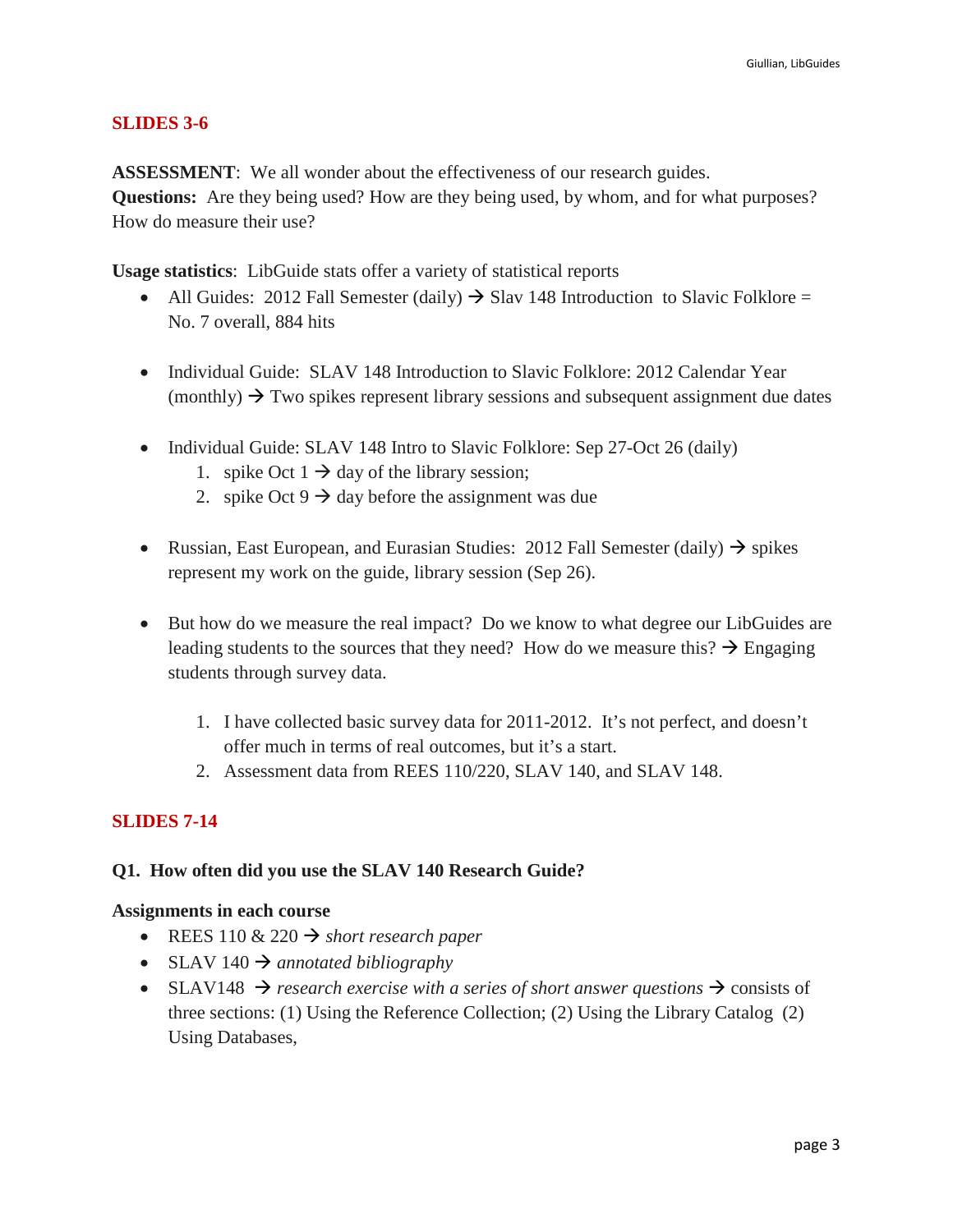- Looking at the data. It makes sense that the two courses which assigned research projects show more frequent use of the research guide. The projects were more involved
- Comment box on the survey form in the 2012 spring semester.
	- o 36 mentioned using the guide for the class assignment
	- o 6 students mentioned using the guide for assignments in other classes
	- o *Next time I need to ask a more direct question* (e.g., Did you use the guide for work in other classes?). Although it's important to know that they used the guide for SLAV 148, it would be even more useful to know whether students are using the guide for other classes. This would show a broader impact of the SLAV 148 library session. Skills were learned b/c they were transferred to other disciplines.

# **Q2. How did you get into the SLAV 148 Research Guide MOST OFTEN?**

- REES 110 & 220  $\rightarrow$  *nearly identical pattern*  $\rightarrow$  describe
- SLAV  $148 \rightarrow$  most student coming from Blackboard
- *Most student follow links from somewhere*, as opposed to finding them through search.
- It could be the result of how I showed them to find the guide; but in most cases, I try to show them the first three methods (Blackboard, Links on KU Libraries' website; and searching the KU Libraries' website)

# **Q3. What was the most useful section of the SLAV 148 Research Guides?**

- REES 110 & 220  $\rightarrow$  *fairly consistent across the five categories.* Suggests that students have different strengths and weaknesses, and that the guide helps them with those weaknesses.
- SLAV 140  $\rightarrow$  big spike is for Articles
- SLAV 148  $\rightarrow$  the big spike is for Reference Sources. Why? We teach how to use reference sources for folklore; and it is one of the components on the research exercise. It's not an area that gets much attention in library sessions; so students tend to need more help with it. Plus, they are very useful in the study of folklore.

# **Q4. Did you contact a librarian for help on your topic?**

• *The numbers don't look good*, at least for that semester; but it has been my experience that freshmen are not the most likely to come in for research help. Recently it has been the upper level undergraduates and graduate students (often in seminar courses) that come for help and have the longest and most engaging consultations. I imagine that your experience is similar.

# **Q5. If you answered YES to Question 4, how did you contact the librarian?**

- 11 students from REES 110 & 220 and 11 students from SLAV 140 sought help.
	- o *Research paper and annotated bibliography are more complicated and less structured.*  $\rightarrow$  Students need more help.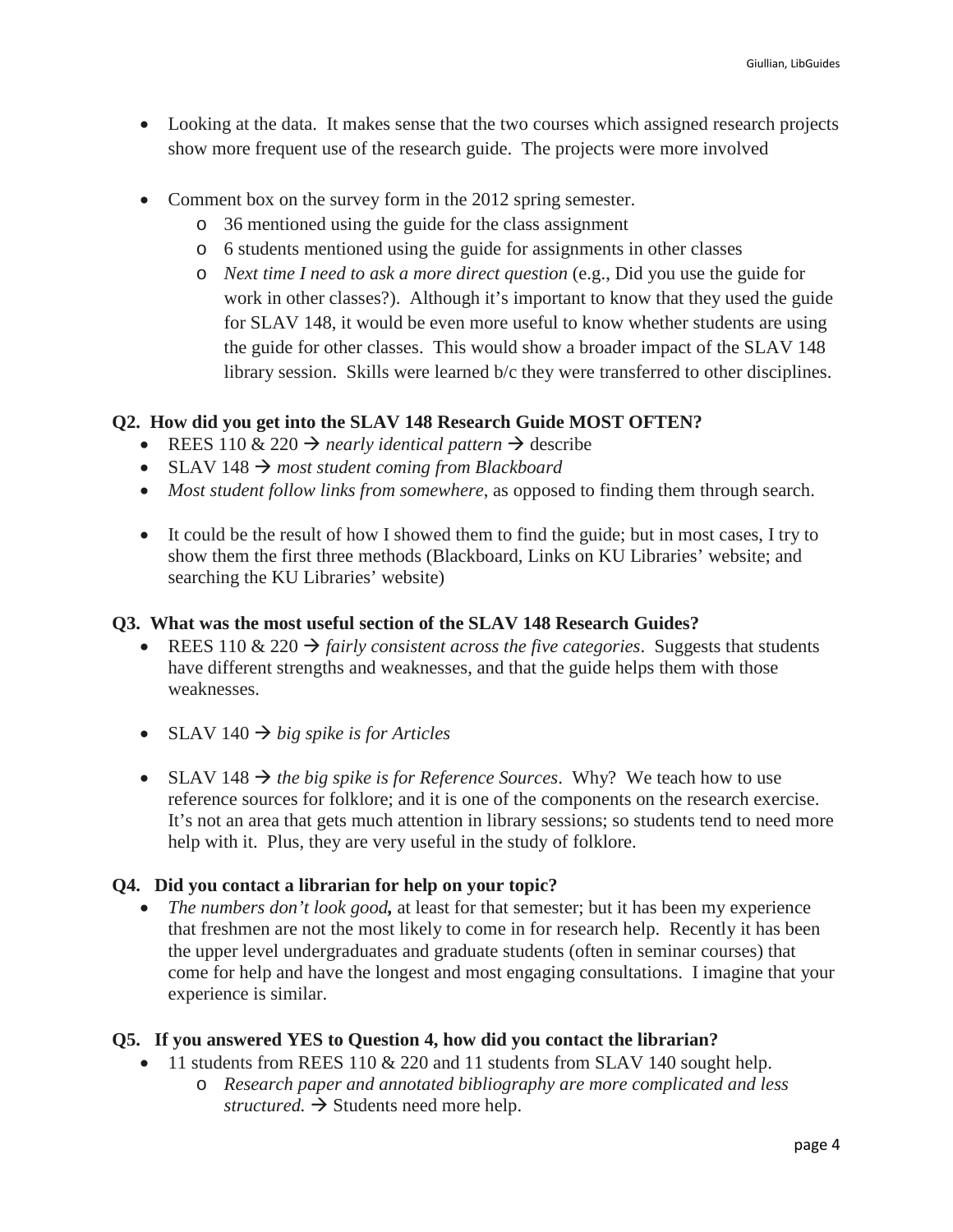- o *Research exercise for SLAV 148 is highly structured* and the worksheet in the library session prepares them for exercise.
- With such a low threshold of data it's hard to make any generalizations. I am surprised that the 6 who consulted with staff at the reference desk didn't ask me for help directly, since they knew me from the session  $\rightarrow$  I must have scared them off; must have been close to Halloween or something.

## **Q6. The SLAV 140 Research Guide was easy to locate.**  $\rightarrow$  75 % AGREE

## **Q7. The SLAV 140 Research Guide was easy to navigate.**  $\rightarrow$  71% AGREE

# **Q8.** The SLAV 140 Research Guide was useful for preparing my assignments.  $\rightarrow$  69% AGREE

**PURPOSE:** The purpose of showing these data are not to highlight how well or how poorly I'm doing. Rather the purpose is to get us thinking about assessment and outcomes. How do students find the guides? How do students use the guides? Are they as useful as we think they are? …because we do put a lot of time into creating them and updating them. And how can we make them better? Easier to find? Easier to navigate? And ultimately more effective in helping researchers find the content they want.

• Next steps? Maybe a more robust assessment survey? Other ideas?

So that leads me in to the final portion of my comments

## **SLIDES 15-24**

**ADVICE (Best Practices):** We all wonder what the best way is to present our content. And we've all probably run across some list of best practices**.** 

**Questions:** What are the best practices? How do we identify best practices unless we have assessment data on which to base our recommendations?

## **What LibGuides should NOT be**

- *Website parking lot.* We all find great websites that we want to remember, but a LibGuide is not the place to park all the websites that we can find.
	- o Today's researchers really need to be expert or highly proficient web-searchers; as more and more content goes up on the web, especially primary source materials and Open Access journal literature.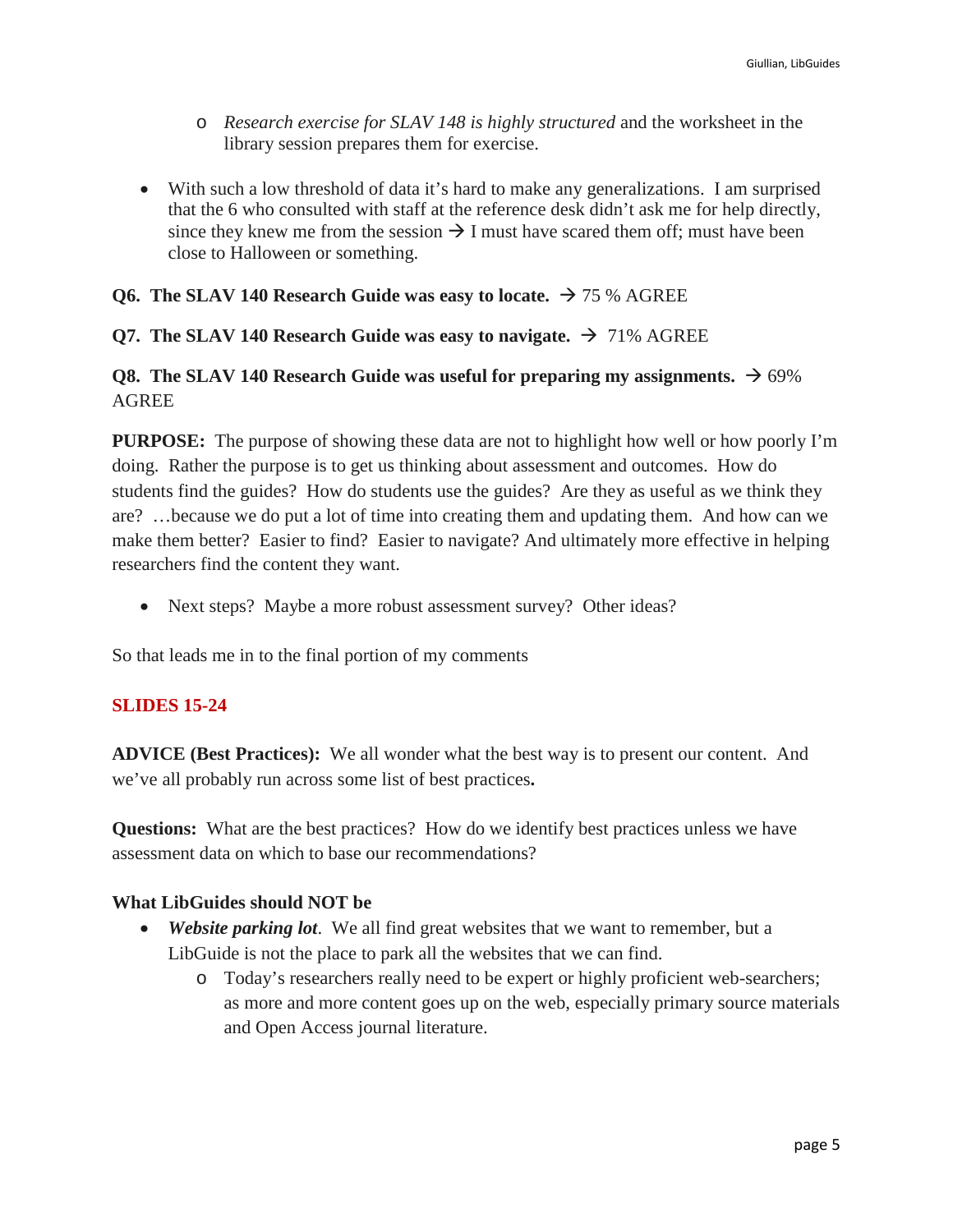- *Replacement for human research help (librarians).* You can't just put up LibGuides and expect the majority of students to become skilled researchers. As we all know, research is more about the process than about finding "3 peer-reviewed articles."
	- o *The librarians can help* students talk through their research interest, flesh out a topic, frame a research questions, and eventually formulate a research problem. I came across Erik Zitser's ICS Capstone Seminar LibGuide which provides a concise overview of the research process using effective visual cues. Here's what it looks like  $\rightarrow$

<http://guides.library.duke.edu/content.php?pid=362561&sid=2966920>

o *This semester I have spent more time* helping students move through the research process (interest  $\rightarrow$  topic  $\rightarrow$  question  $\rightarrow$  problem). By doing this I have actually spend less time helping them find materials because once they have a clear picture of what they are doing, the process of searching for the material is much easier and requires less help. The problem is that rarely to students get the individual help formulating and refining their research interest.

## **What Research Guides (LibGuides) should reflect**

- faculty-determined course learning objectives (expected outcomes)
- user needs
- departmental mission
- college accreditation agency critical thinking skills

**Springshare provides a newsletter about updates and new features.** You can subscribe to this in order to keep up with developments (i.e. How to Optimize your LibGuide  $\rightarrow$  to get a high search ranking).

- Content in King  $\rightarrow$  well written, targeted, but not too wordy
- Great page titles and description count
- Page load times count too  $\rightarrow$  images under 100kb
- Don't' forget accessibility principles
- Repair broken links
- Most relevant goes at the top

**LibGuides for LibGuides** : *"Working Inside the Box: LibGuide Tips for Librarians by Casey Long and Jason Puckett*" has informed some of the design of my LibGuides.  $\rightarrow$  SHOW on screen. Articles on best practices – recommended by Long and Puckett.  $\rightarrow$  Talk about the content of articles 2 and 3.

• Hintz, K., Farrar, P., Eshghi, S., Sobol, B., Naslund, J.-A., Lee, T., Stephens, T., et al. (2010). Letting students take the lead: A user-centered approach to evaluating subject guides. *Evidence Based Library and Information Practice*, *5*(4), 39-52.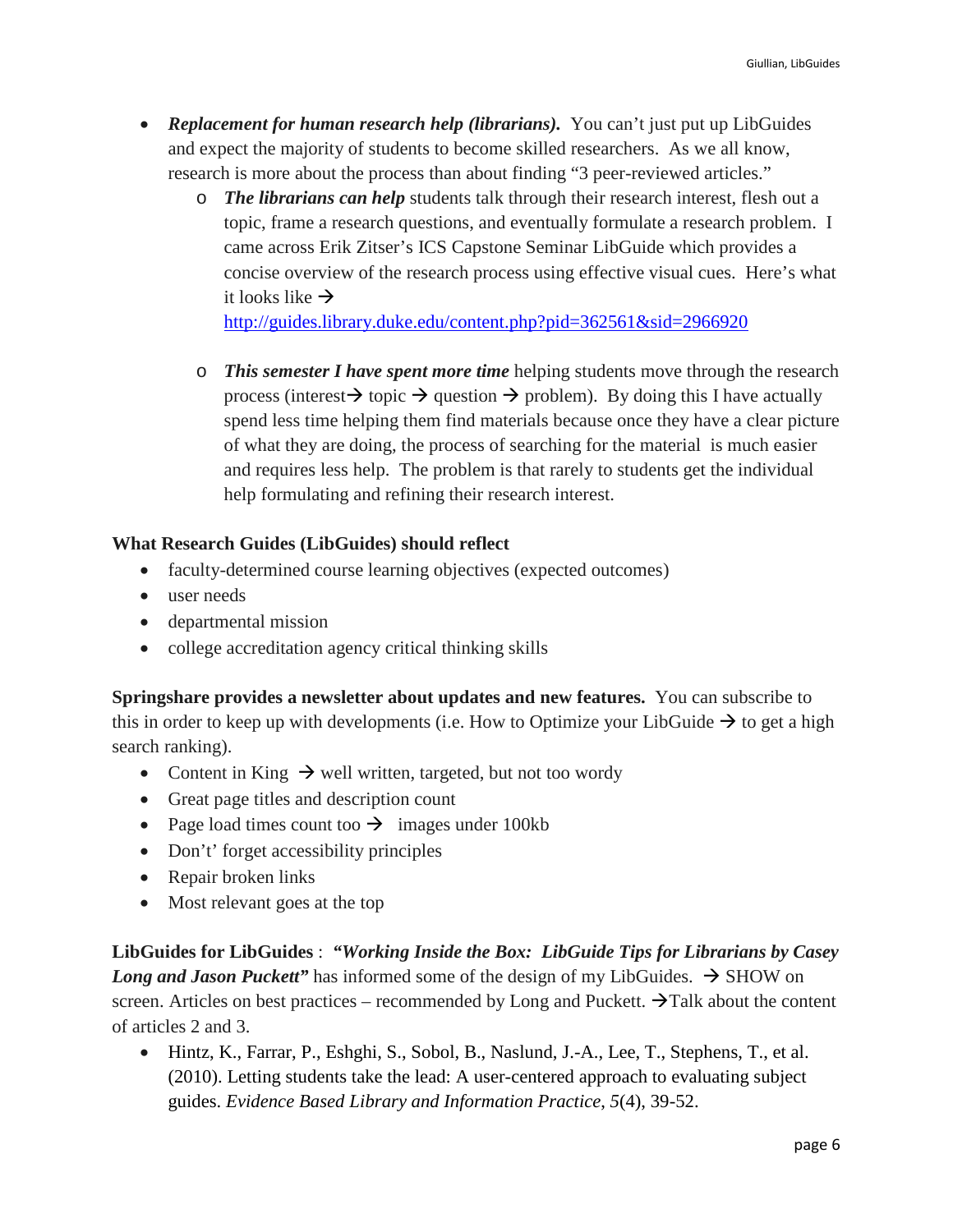- **Little, J. J. (2010). Cognitive load theory and library research guides.** *Internet Reference Services Quarterly***,** *15***(1), 53-63.**
- **Reeb, B., & Gibbons, S. (2004). Students, librarians, and subject guides: Improving a poor rate of return.** *Portal : Libraries and the Academy***,** *4***(1), 123-130.**
- Roberts, S., & Hunter, D. (2011). New library, new librarian, new student: Using LibGuides to reach the virtual student. *Journal of Library & Information Services in Distance Learning*, *5*(1/2), 67-75. doi:10.1080/1533290X.2011.570552

# **J.J. Little**  $\rightarrow$  Cognitive Load theory (summary)

- **Intrinsic cognitive load** brain power needed / used to learn new materials
- **Extraneous cognitive load** information overload (too much info, disorganized info, or irrelevant info)
- **Germane or effective cognitive load** (new material is processed and becomes part of their working knowledge)

# Intrinsic cognitive load  $\rightarrow$  How to be efficient?

- *Segment the research process* into
	- o topical guides or course guides  $\rightarrow$  for undergraduates
	- o broader subject guides  $\rightarrow$  for graduate students
- *Erik Zitser's topical guides* (Gulag, Islam & Orthodoxy in Central Asia and the Caucasus, Post-Socialist Visual Culture, REES Historical Newspapers, Russian Art and Politics, Russian Cinema, Soviet Art After Stalin)
- *Islam & Orthodoxy in Central Asia*  $\rightarrow$  concise and clear
	- $\circ$  2 content tabs  $\rightarrow$  Islam and Orthodoxy; 3rd tab is for reference;  $\rightarrow$  minimizes cognitive overload
	- $\circ$  4 boxes on each tab; consistent design/layout  $\rightarrow$  minimized cognitive overload
- *ICS Gateway Course*  $\rightarrow$  Best Image I've ever seen (eyes on the world)  $\rightarrow$  serves as visual marker
- *ICS Capstone Seminar*
	- o Only 4 tabs  $\rightarrow$  minimize cognitive overload.
	- o Images help students visualize the research process
- *Russia Now! Pussy Riot, Putin, & the Politics of Activist Art*  $\rightarrow$ <http://guides.library.duke.edu/aecontent.php?pid=392964>
	- o Clear, concise tabs  $\rightarrow$  easy to process
	- o Images News (could provide one-line captions)

J. J. Little  $\rightarrow$  W. Hemming suggests that "*guides be designed with the overall learning experience in mind and that more attention be paid to 'research guides design than resources selection and web page layout.*'" By design, I think they determining learning outcomes and creating the content that will help users meet reach those outcomes.